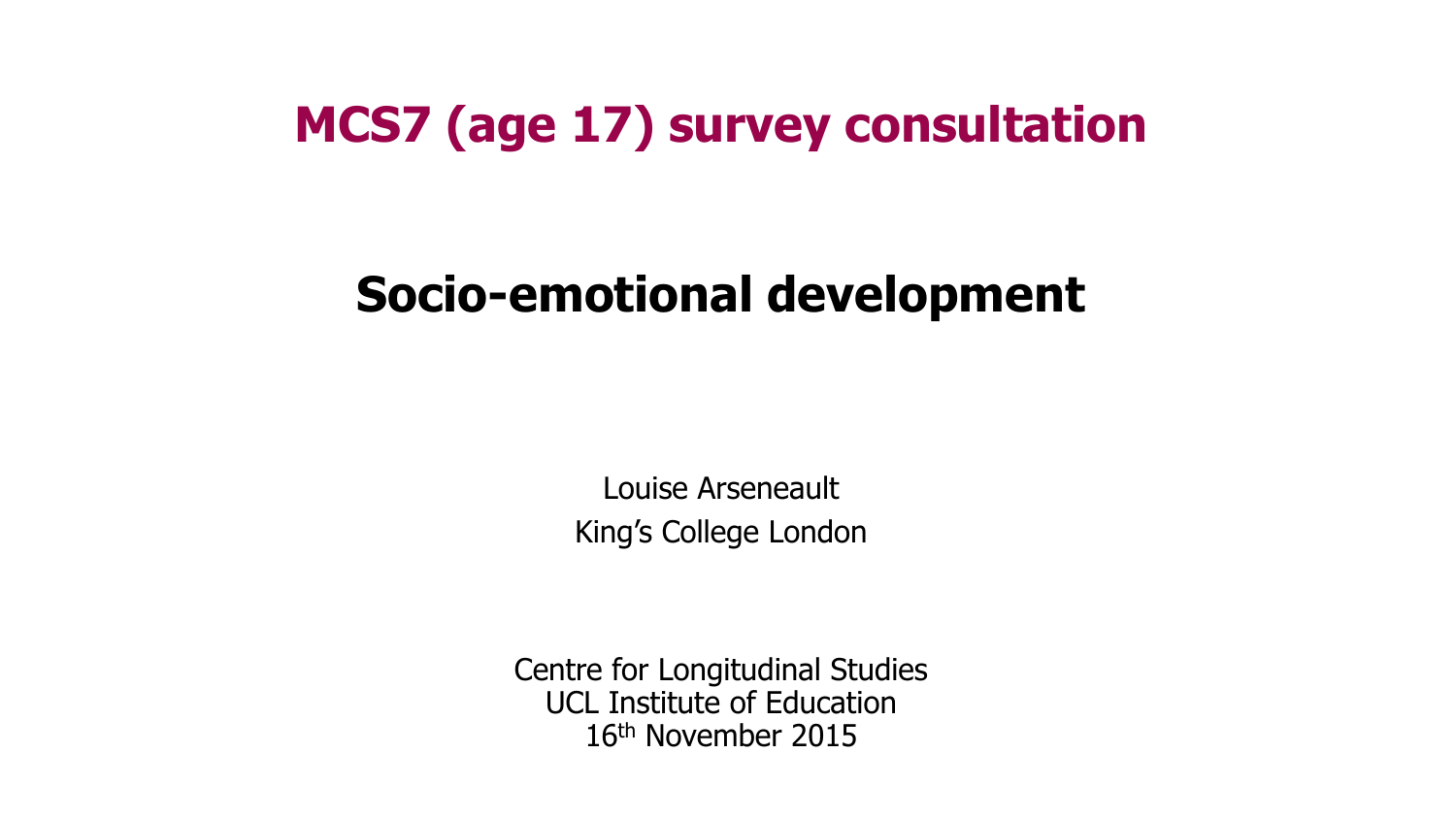#### mental health

money

**politics** and

#### university

studying

drugs



#### travelling

friends

#### love



religion

decisions

violence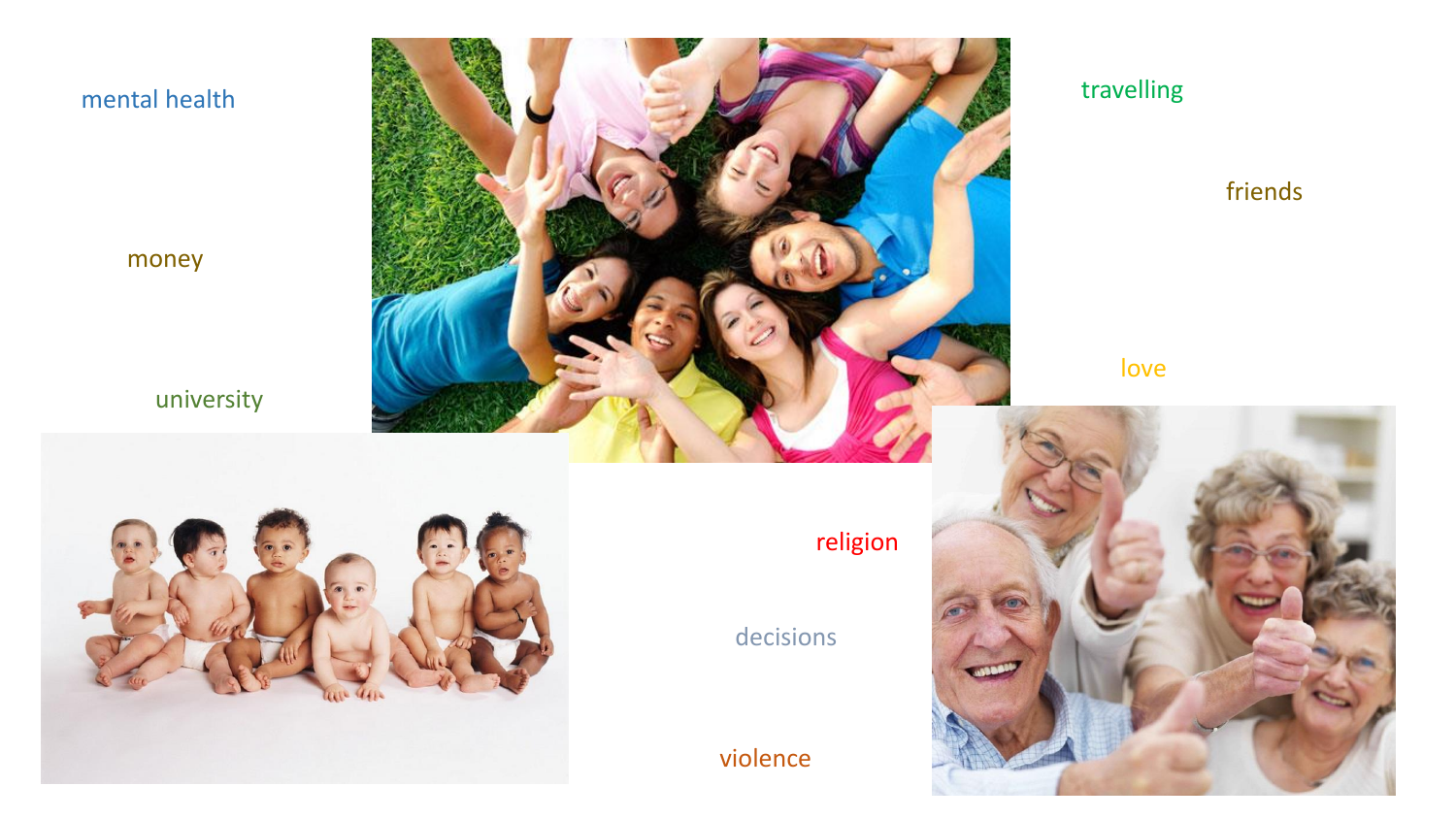## **Some considerations**

- **Longitudinal design of study**
- **Age relevant?**
- **Best methods to tackle questions?**
- **Potential distress?**
- **Time allowed for interview – ruthless!**
- **How much can be answered? – tackling small groups**
- **How many will be interested?**
- **Policy relevant?**
- **Parallel with other longitudinal studies**
- **Retention**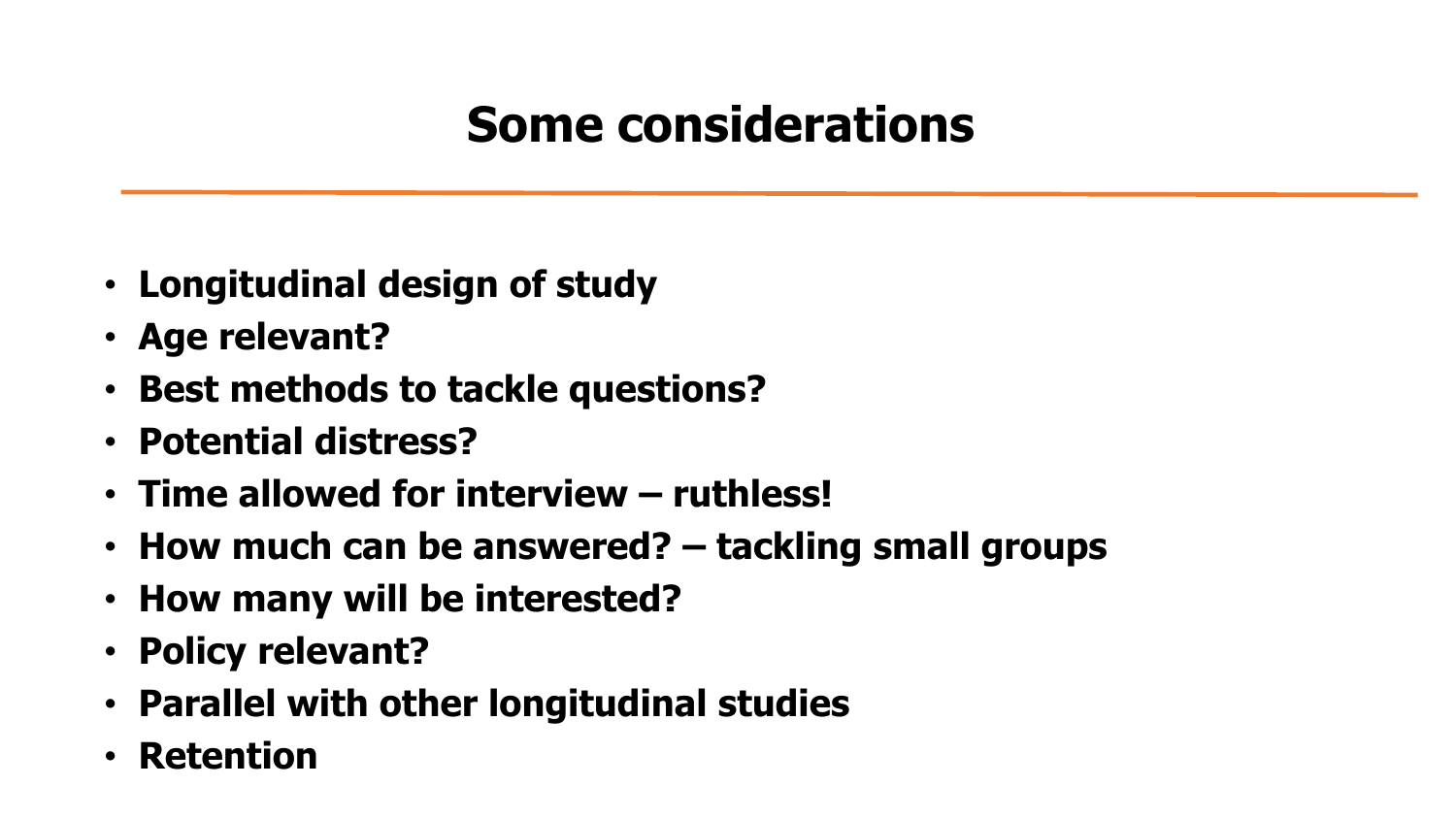# **Suggested topics**

- **Mental health and well being**
- **Difficulties**
- **Attitudes/traits**
- **Bad experiences**
- **Identity**
- **Relationships**
- **Interests**
- **Choices**
- **Expectations**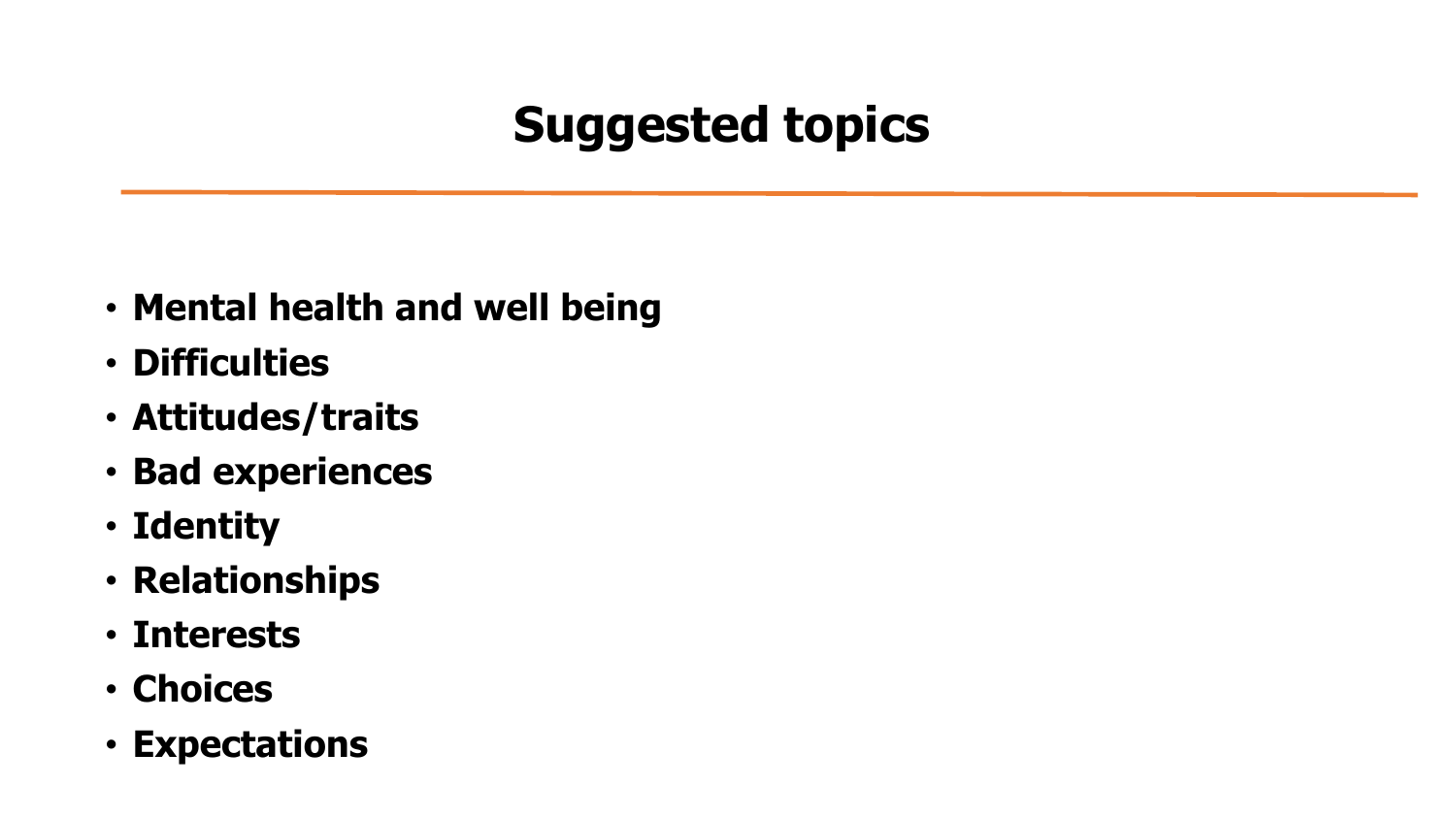## **Mental health and well being**

- **self-harm**
- **eating problems**
- **depression**
- **psychotic experiences**
- **ADHD medication - ?**
- **Service use?**
- Wellbeing grid at MCS6 overall measure
- Wellbeing: WEMWEBS, a validated scale that can be used in the future
- Assessed in previous phases (e.g. overall wellbeing, self-harm, ADHD medication)
- Validated measures (PS16 for psychotic experiences, Deliberate Self-harm Inventory for self-harm, CES-D for depression)
- But ... can be lengthy to assess and can cause distress
- May capture small groups of people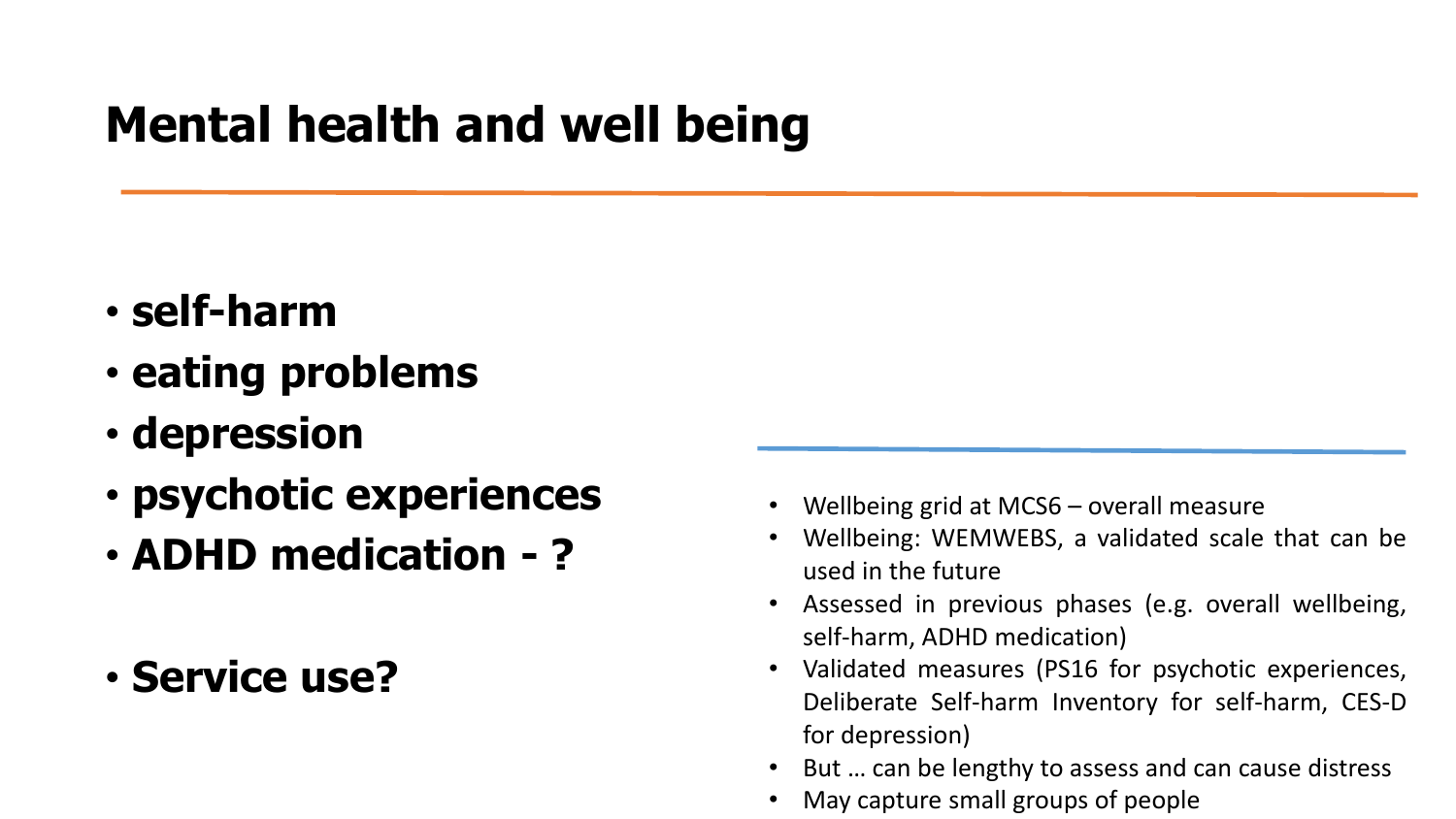## **Difficulties**

- **speech/vocabulary**
- **affective instability**

- **social isolation?**
- **loneliness?**
- Continuation of questions on speech problems but this time with study participants (e.g., stammer)
- 1 question: 'Yesterday I had rapid and intense changes in my mood that I had difficulty controlling'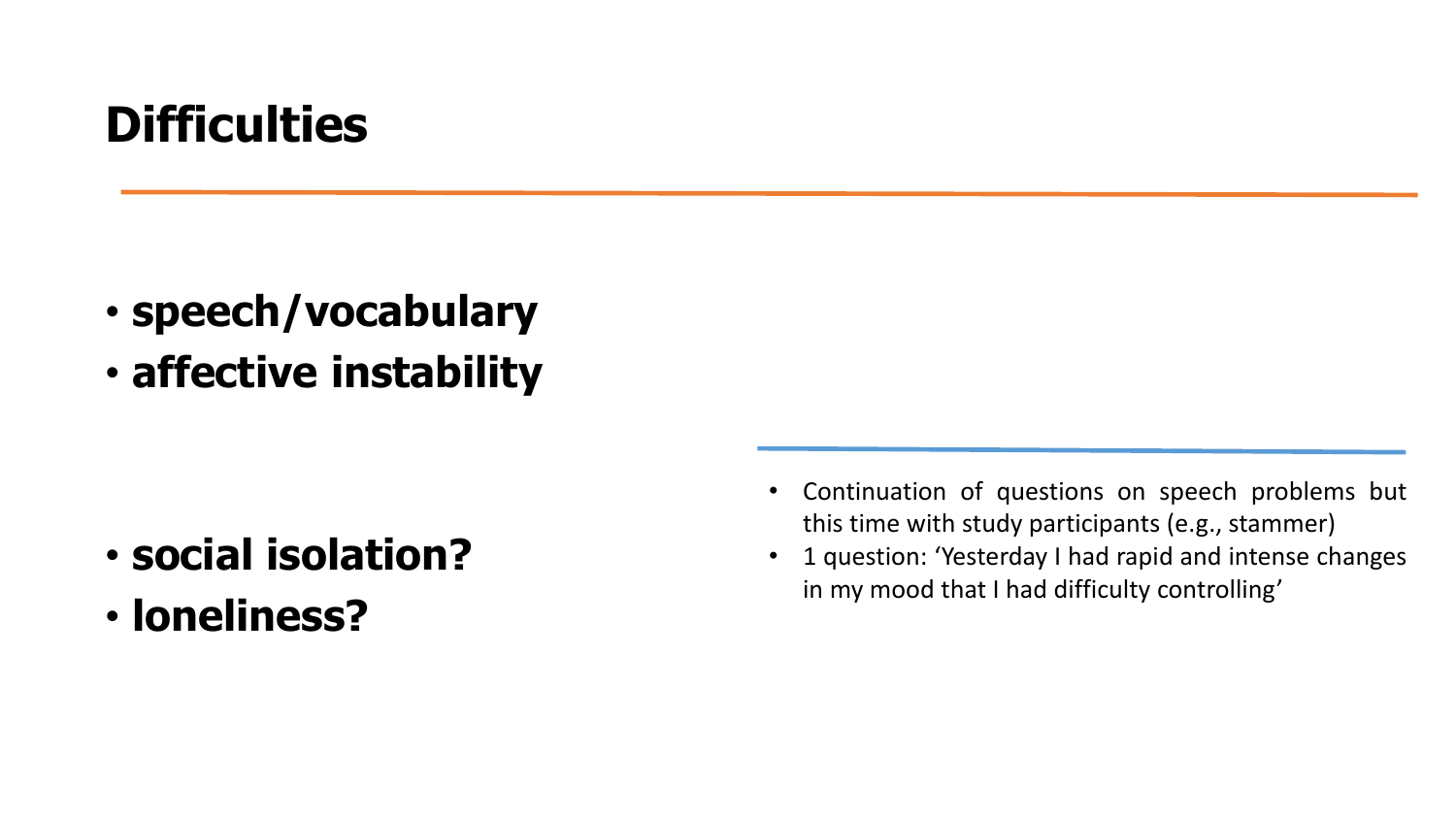### **Attitudes/traits**

- **impulsiveness**
- **self-control**
- **locus of control**
- **self-esteem**
- **motivation**
- **executive function**
- Assessed in previous sweeps
- Self-esteem assessed in MCS6
- Barrat Impulsiveness scale
- Control strategies: multiscale questionnaire (OPS-Scales)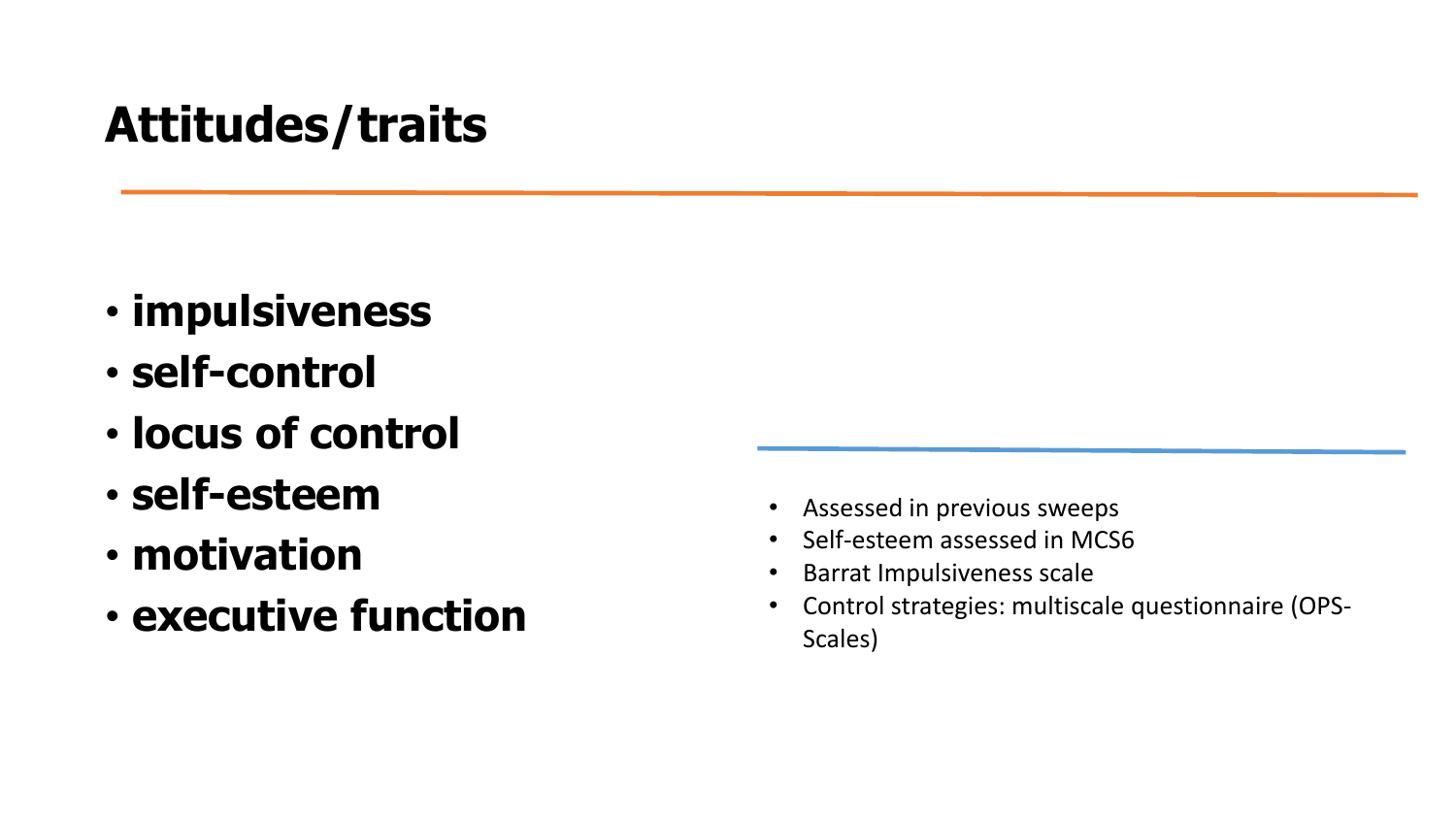### **Bad experiences**

- **bereavement**
- **bullying and victimization**

• **Life events?**

- Some questions about death in the family in previous sweeps
- Bullying in MCS6
- Age-appropriate? Dating violence, internet abuse
- Overall measure of Life Events?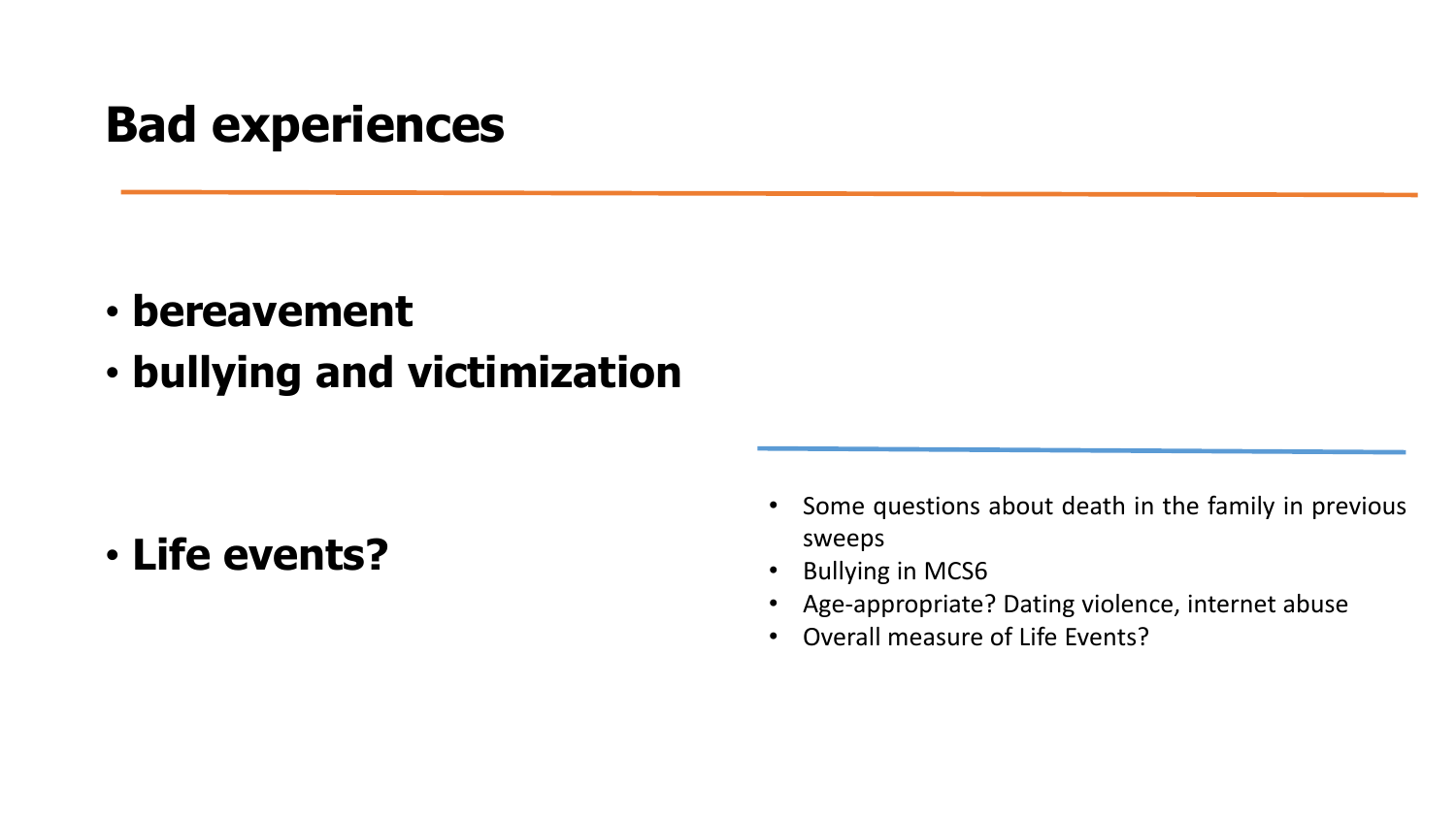# **Relationships**

- **friendships**
- **parent-teenager relationships**
- **romantic partnerships**

- Important transition from family to more intimate relationships
- Parental monitoring, warmth …
- Risk and protective factors
- Validated measures?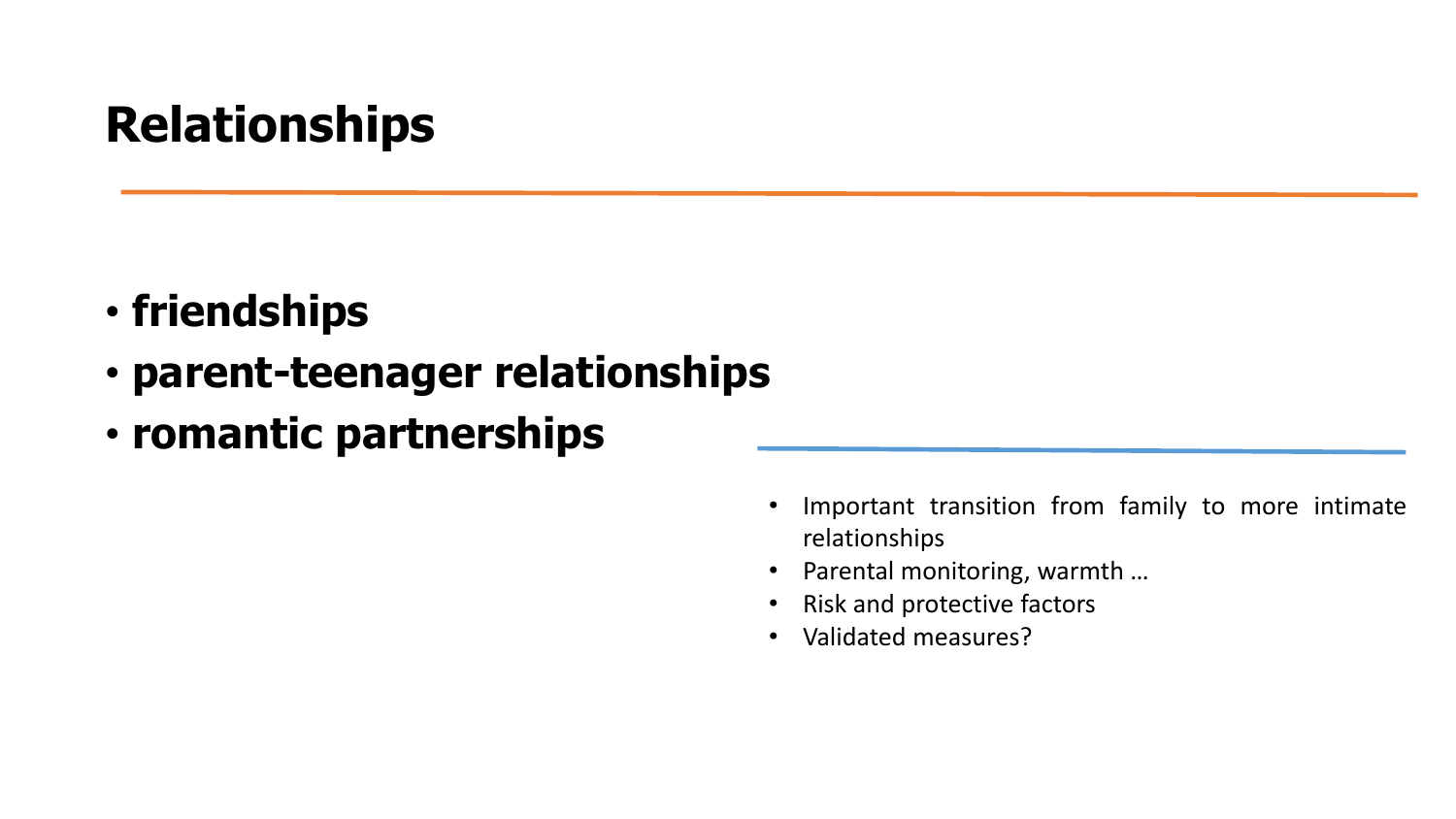# **Identity**

- **gender identity**
- **ethnic group identity**

- 3 questions on ethnicity in MCS6
- Self-reports
- Set of 5 questions from NatCen on gender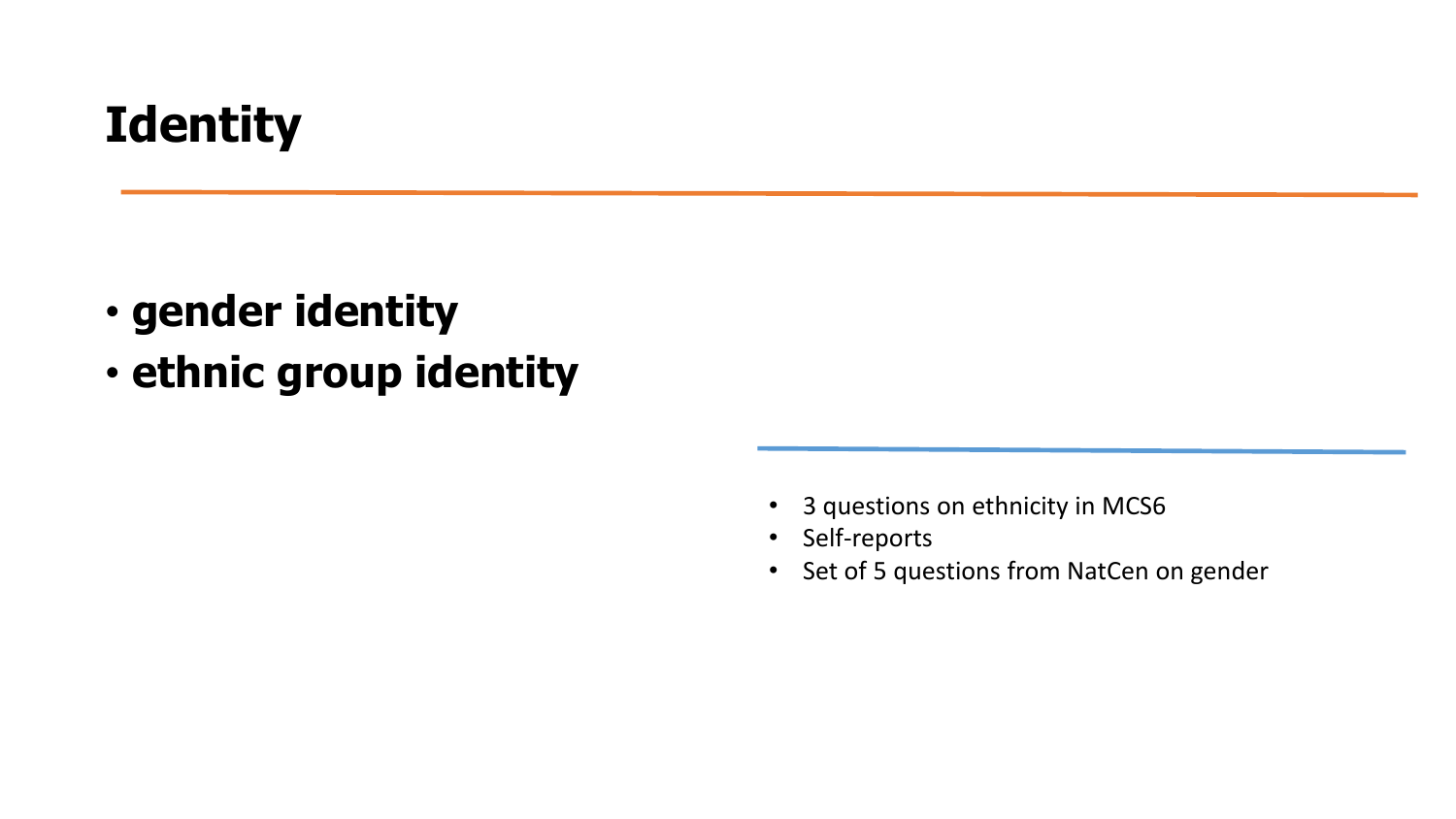#### **Interests**

- **politics**
- **religion**
- **curricular and extra-curricular activities**
	- 4 questions on politics and religion from NCDS and BCS70
	- Participation in school governance questionnaire to Head teachers?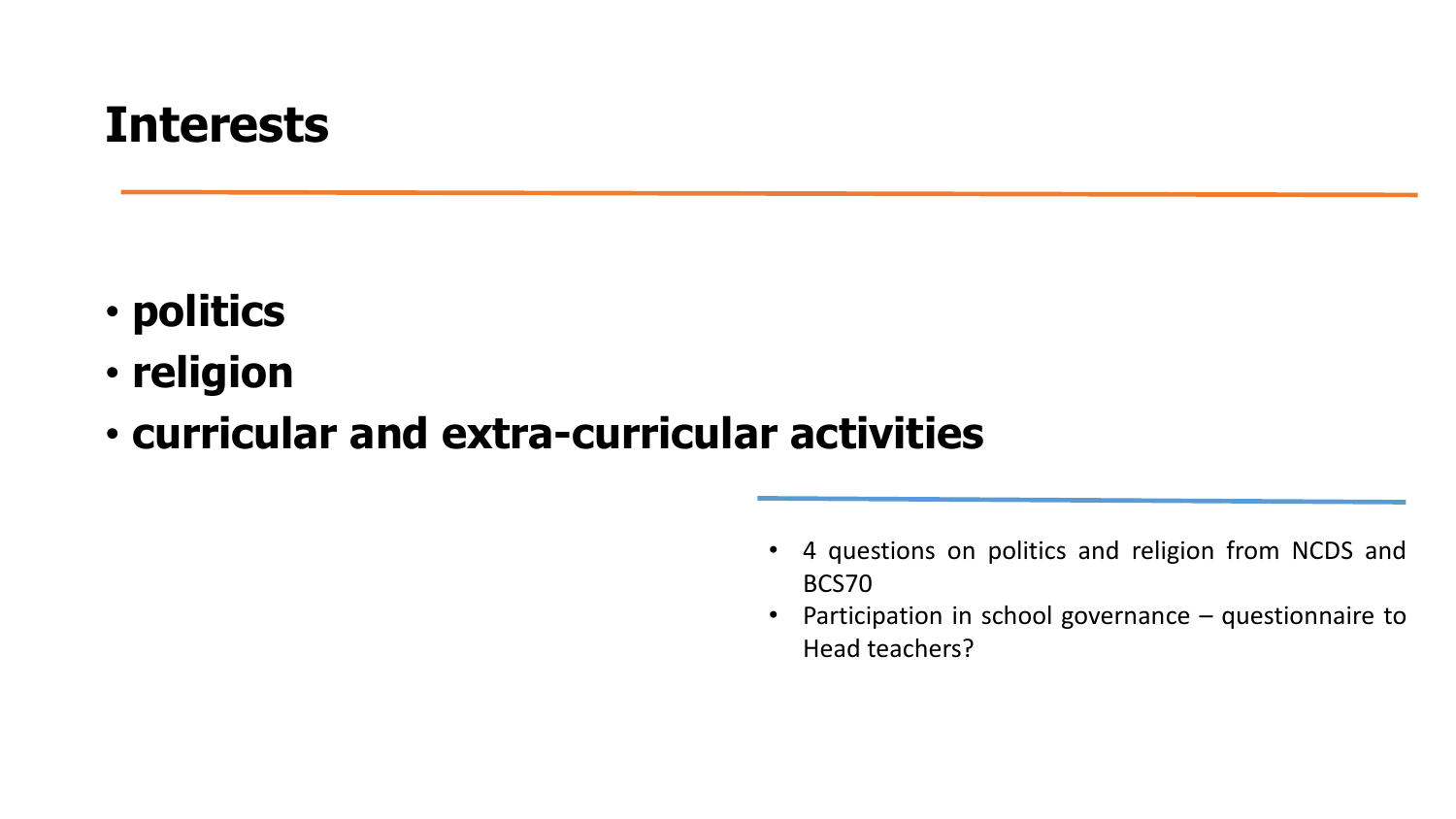# **Choices**

- **decision making process**
- **sexual attraction**
- **preferences**
- 
- **risky behaviours** Decision making: resources, factors involved, education
	- Preferences: risk, time, social
	- Risky behaviours: smoking, drinking, eating habits
	- Already covered in activity and behaviour module?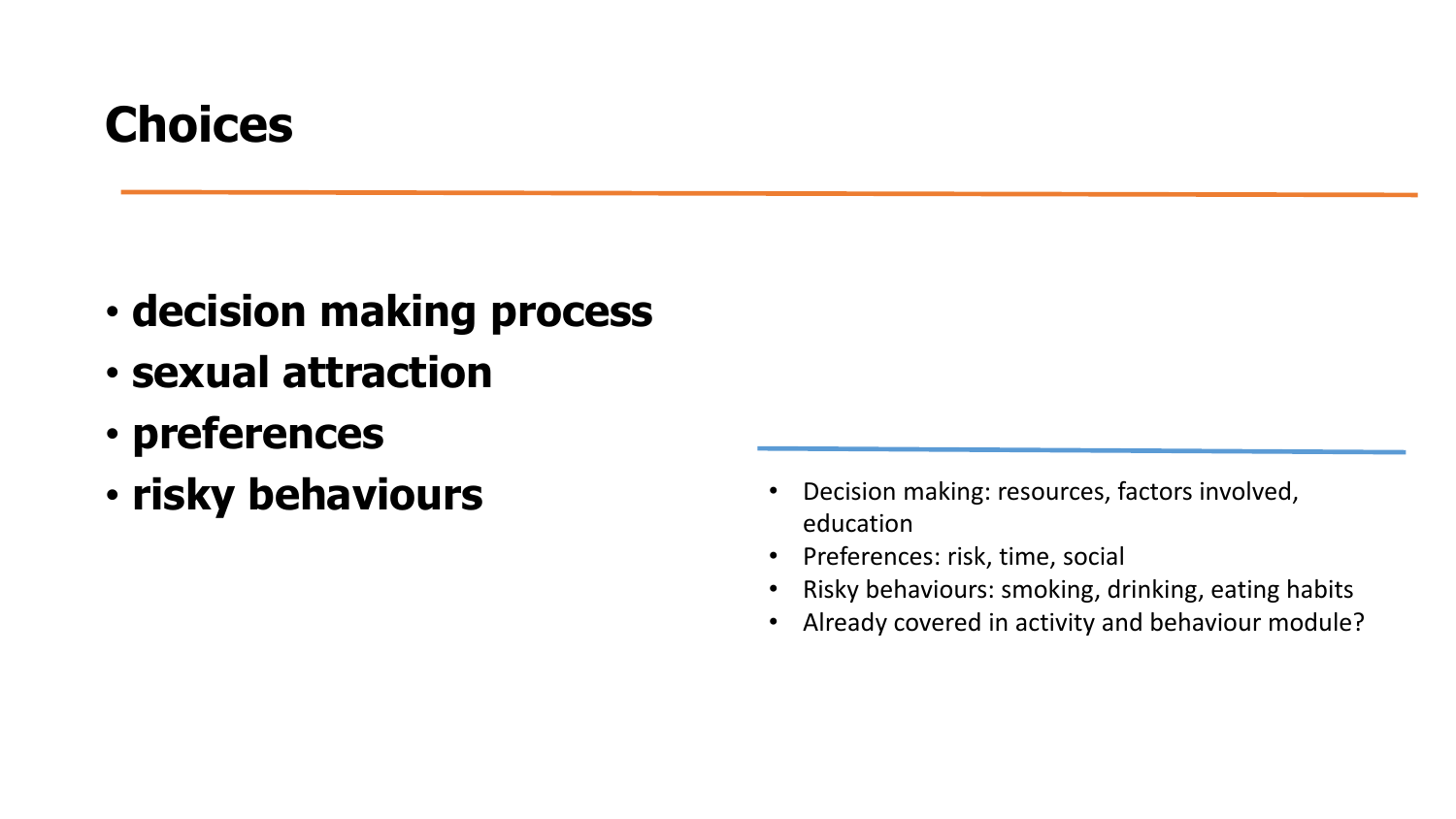## **Expectations**

- **future education plans (e.g., university)**
- **costs of studying**
- **likelihood of being employed**
- **earnings**
- **views on becoming an adult**
- **fertility**
- **aspirations**
- Providing an overall picture or based on research questions?
- Validated measures?